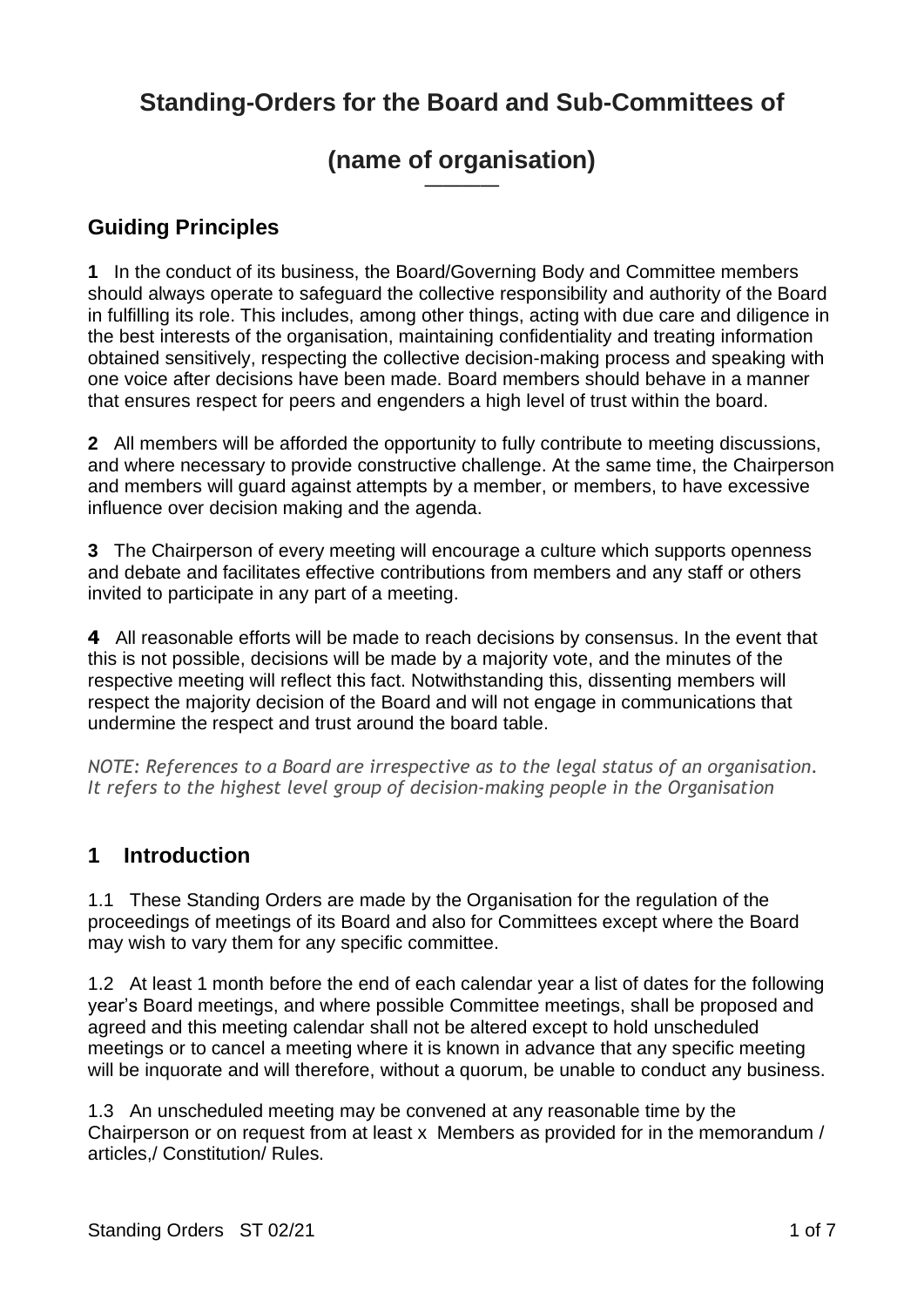### **2 Notice of Meetings and Agenda**

2.1 At least six clear days before any meeting every member shall be issued with of an electronic copy of:

· A notice convening the meeting giving time and place,

· An Agenda (which shall only be issued with the prior agreement of the Chairperson)

All reports and other documents referred to in, or to be read with, the Agenda. These elements are collectively known as the Board/Committee Meeting Pack (the Pack).

2.2 All items for decision shall be supported where possible by a written paper. If there are any reports or other documents, which cannot, for good reason including confidentiality considerations, be circulated with the Agenda, these may, at the Chairperson's discretion, be tabled at the meeting, but this should only occur in exceptional circumstances. Any documents circulated after the distribution of the Pack will subsequently be circulated in electronic form to all members.

2.3 Failure of any member to receive notice of a meeting will not invalidate a meeting or any business transacted at that meeting provided proof of the notice being sent is available.

2.4 Any matter or business not set out in the Agenda may be raised at the meeting and may be discussed or decided provided the consent of the Chairperson is sought in advance of the meeting or that it is agreed by the majority of members present at the time of the Adoption of the Agenda for the meeting. In such circumstances the item will be considered after those matters already on the agenda have been dealt with or where in terms of flow of the meeting, it is appropriate to include the time within the pre-existing meeting agenda .

2.5 An unscheduled meeting may exceptionally be called at less than six clear days' notice. Such shorter notice will be valid only if ratified by a decision of 75% of the current Board/Committee members at the commencement of the meeting called at short notice. If this is not agreed the meeting cannot go ahead. Members who cannot attend any such short-notice meeting may however indicate their preference for it's going ahead or not in writing to the Secretary in advance of the meeting.

2.6 The Secretary will normally make all necessary arrangements for the holding of the meetings in consultation with the Chairperson.

2.7 The meetings of the Board and Committees will be held in private but members may invite others to attend any part(s) of the meeting as they may choose in order to assist the members in their understanding of any matter on the agenda.

2.8 The Board/Committee may adjourn any meeting to any other agreed time or place.

#### **3 Quorum**

3.1 The quorum for a meeting of the Board and its committees is set out at Clause of the Constitution or be agreed at 50% of members plus 1.

3.2 Members shall make every effort to physically attend meetings in person, but where this is not possible and with prior notice given to the Chairperson, remote attendance (by telephone/video link) is acceptable and will be regarded as full attendance for all purposes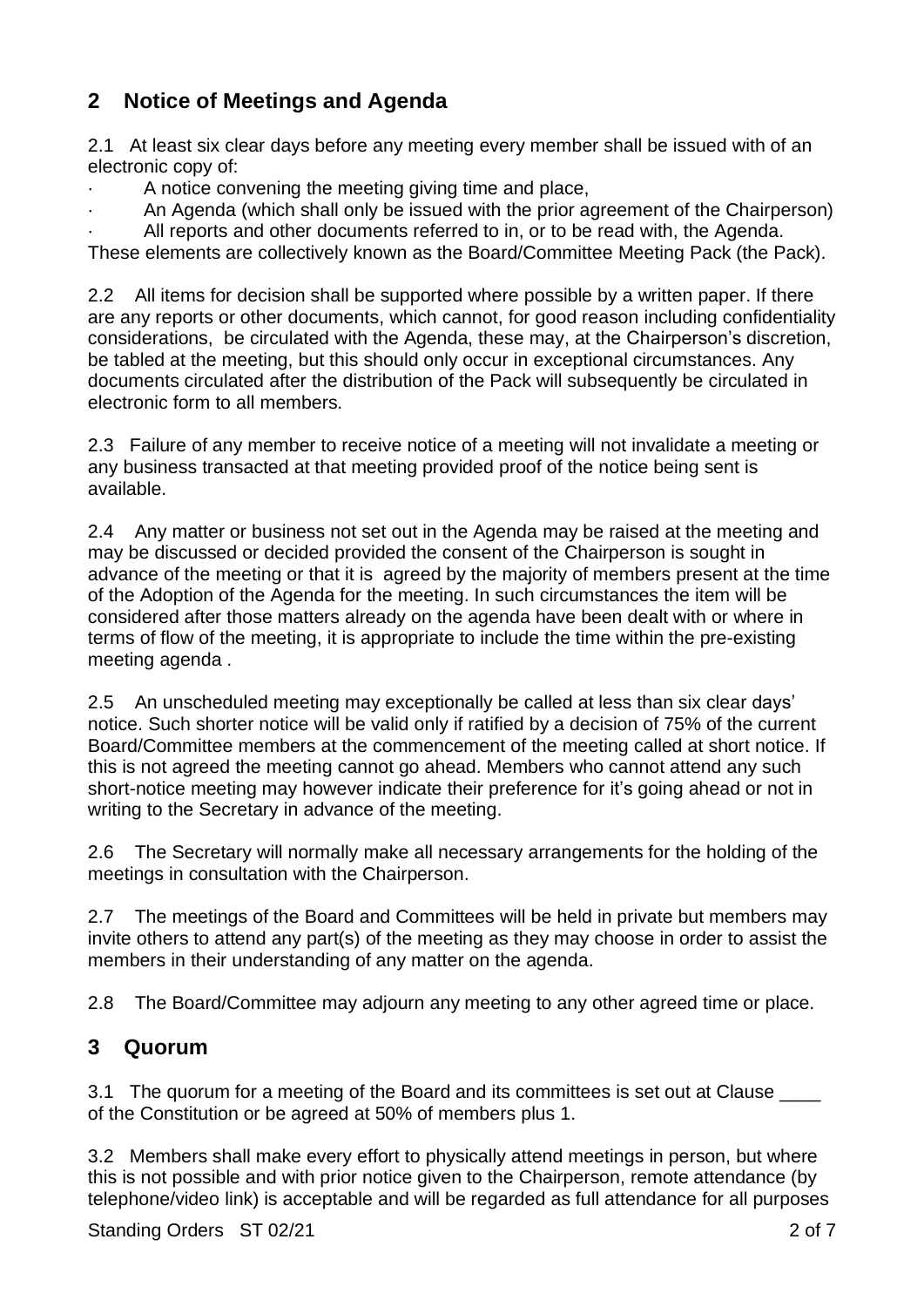including the quorum. Confidentiality of deliberations are paramount and any communications and information security considerations need to be addressed, should there be concerns in this regard.

3.3 It is critical that any member attending remotely can hear, be heard and speak to all members involved in the meeting. Should any issue arise in this regard, they should immediately indicate there is a problem or difficulty. The Chairperson should specifically ask for the agreement or otherwise of any remote participant on any decisions being made at the meeting.

#### **4 Proceedings at Meetings.**

At a meeting :

4.1 The Board Chairperson shall, if he or she is present, be chairperson of the meeting.

4.2 If the Chairperson is not present, or the office of the Chairperson is vacant or if there is no designated vice chairperson, the members who are present shall choose a member from among those present to be chairperson of the meeting. Any power or duty assigned to the Chairperson under the Constitution and these Standing Orders in relation to the conduct of a meeting may be exercised by the person chairing at any such meeting.

4.3 Where any member at a meeting has a material interest in a matter for discussion s/he shall:

- Disclose such interest no later than under the 'Declaration of Conflict(s) of Interest' item on the agenda,
- Neither influence nor seek to influence a decision to be made in relation to the matter at the meeting or in any other way outside of the meeting.
- Absent himself or herself from the meeting when the matter is being discussed
- Take no part in relevant deliberations
- Refrain from voting on any relevant matters
- Not count for quorum purposes for that item only.

4.4 Relevant disclosures, and the absence of the member(s) during the discussion on the relevant item, shall be recorded in the minutes of the meeting(s) concerned.

4.5 Where a member believes that there is an undeclared conflict, they have the responsibility to raise this as early as possible at the meeting so that the meeting can by majority decide if on balance any member has a conflict and should therefore take no part in the consideration or decision on the stated matter.

#### **5 Agenda for Board Meetings**

5.1 The Order of Business at all meetings will include:

- · 1 Quorum and Noting of Attendance, apologies and absences
	- · 2 To choose a person to chair the meeting if the Chairperson is absent.
- · 3 Adoption of the Agenda with possible additions (as set out at 2.4 above)
- 4 Declaration of Conflict(s) of Interest
- · 5 To approve as a correct record and sign the minutes of the last meeting.

Standing Orders ST 02/21 3 of 7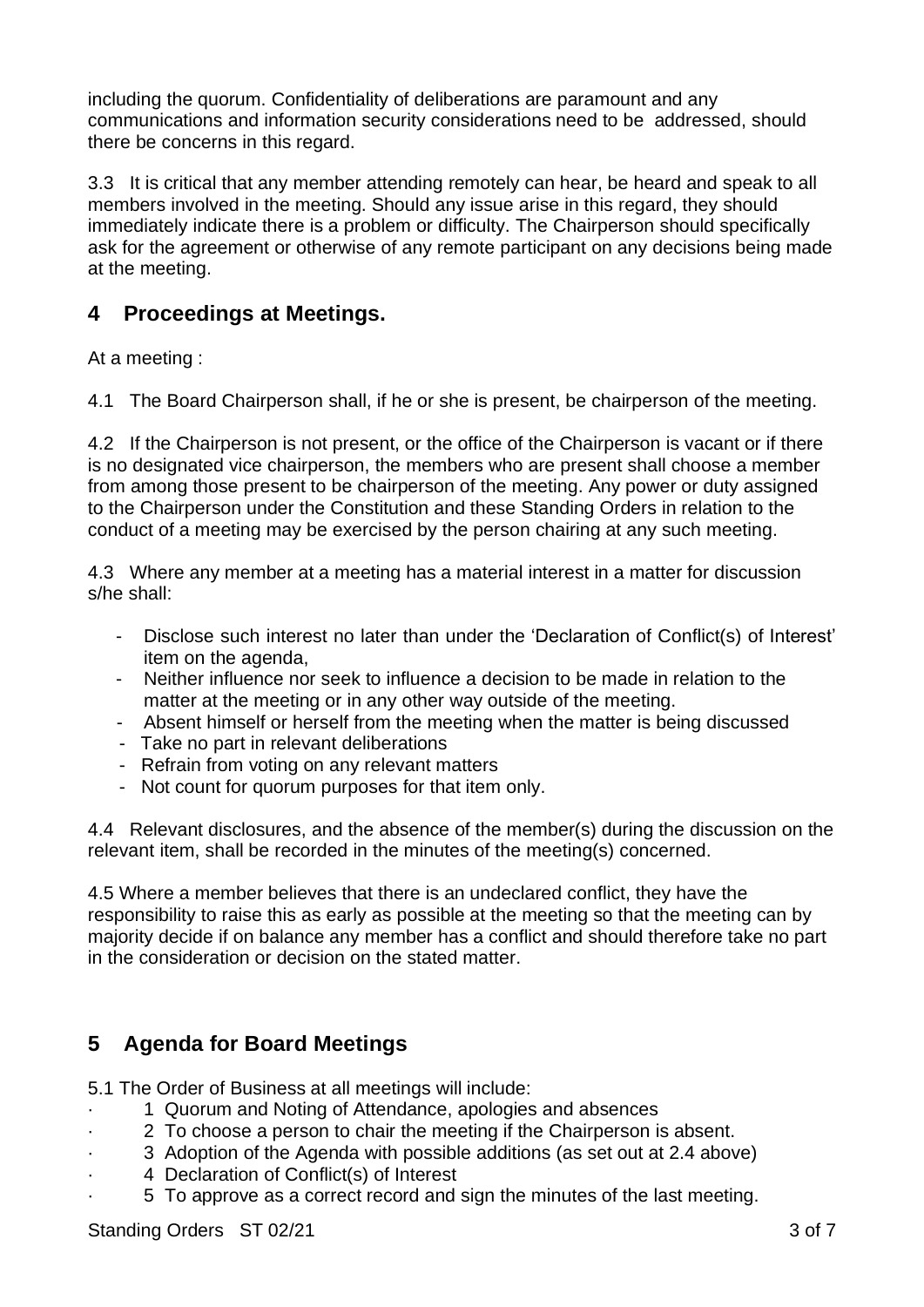· 6 Matters of information/update but not for discussion arising from the minutes not otherwise on the agenda

· 7 Noting and/or approving, if required, minutes of Committee meetings

 8 Report on activities and matters for consideration by the Chief Executive/ Manager/ Senior Administrator

- 8 Items for Detailed Discussion and/or Decision
- 9 Policies/ Areas of Operations for Review

The agenda and supporting papers, as appropriate, will indicate that the agenda items are for noting, for discussion, for decision or for approval, This will facilitate the efficient conduct of the meeting and ensure time is afforded to discuss important topics on the agenda

There shall be no Any Other Business (AOB) on the agenda of the Board. Decisions may not be made on any matter not on the Agenda in accordance with 2.1 and 2.4 above. As far as is practicable this agenda format should be used for Committees.

5.2 An annual schedule / calendar will be agreed for the year to ensure inclusion on the Board agenda of matters reserved for the board and specific policy and procedural items such as, but not limited to: Strategy, Performance reporting, financial reporting, Risk Management, HRM, Cyclical review of Policies, Committee and working group reports, and Board Committee Performance Reviews as well as Board / Committee training and development. Committees will also adopt an annual schedule / calendar to ensure that matters within their terms of reference and work programmes are addressed.

5.3 The foregoing order of business may be varied by the members at a meeting for stated reasons.

5.4 At an additional/unscheduled meeting of the Board, only business specified in the notice convening that meeting will be transacted at that meeting.

#### **6 Decision Making.**

6.1 The Board and Committees will operate on the principles of collective responsibility, trust and respect in the context of the Guiding Principles above. Decisions will normally be made by consensus rather than by formal vote. Failing consensus, decisions will be made by a vote when:

- The Chairperson feels that there is a body of opinion among members at the meeting which disagrees with a proposal or has expressed reservations about it and no clear consensus has emerged; or
- A member who is present requests that a vote be taken, and this is supported by at least one other member provided that the number of members calling for a vote represents at least 25% of the membership of the Board/Committee at that time; or
- The Chairperson feels that a vote is appropriate.

6.2 When a vote is taken, a decision will be by simple majority. In the case of a tied vote, the Chairperson will have a second/casting vote in addition to his or her original vote. Any vote by the Board/Committee on a decision at a meeting will be by way of a show of hands, unless a request for a secret poll is proposed, seconded and adopted by a majority of those present at the meeting.

Standing Orders ST 02/21 4 of 7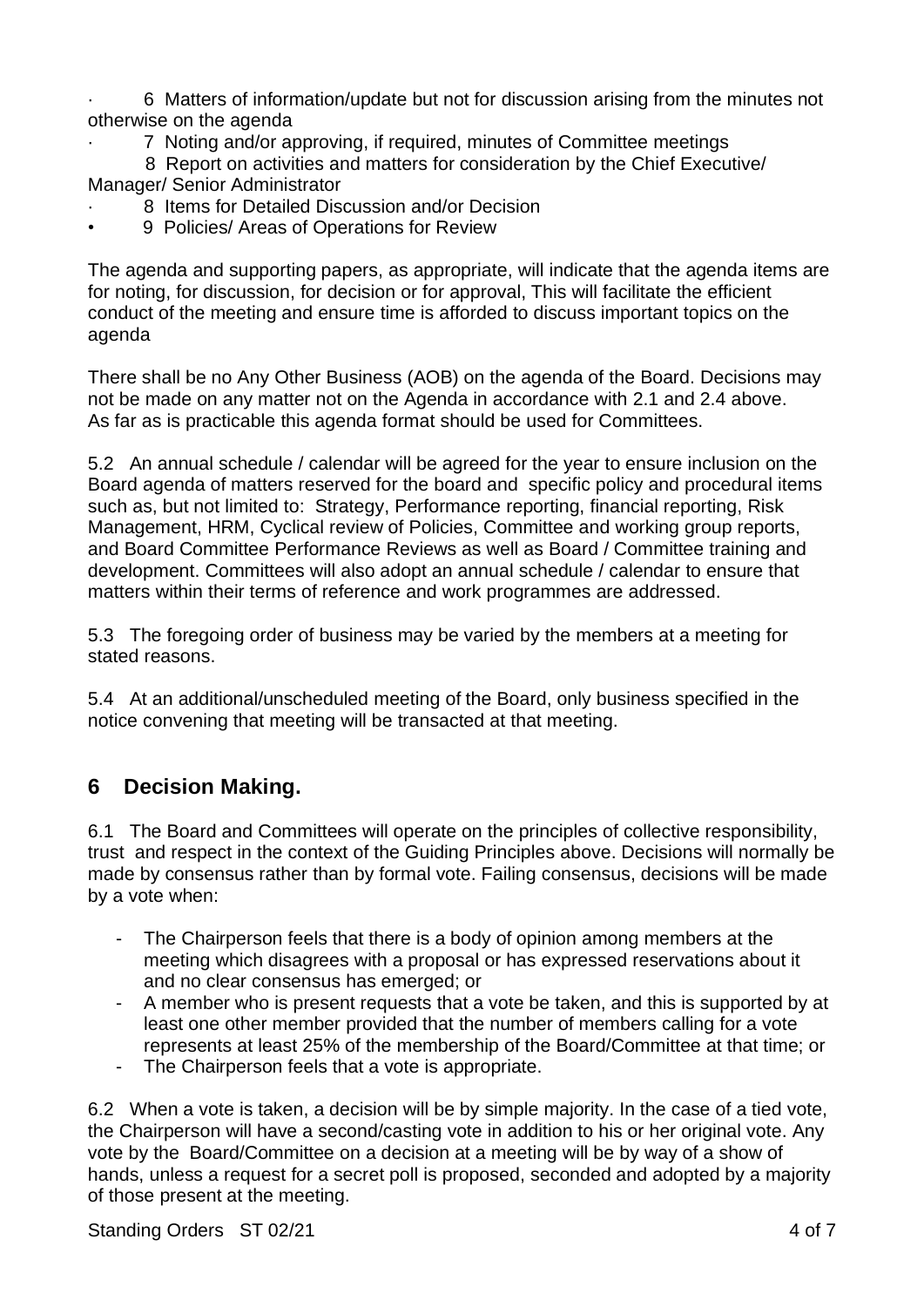6.3 All decisions will be recorded. Discussions shall not normally be recorded except where it may be necessary to explain the context of the decision. Minority views shall not normally be recorded although if a vote is necessary, the outcome of this will be recorded in the minutes. If a member resigns because of disagreement with a decision, the member is bound by the confidentiality obligations of the Board/Committee.

#### **7 Minutes of Meetings.**

7.1 Minutes of all meetings will be kept by the Secretary (or, in the Secretary's absence, such member of the Board/Committee as may be designated by the meeting) and a draft set of minutes will be circulated within 5 days to each Member. On review of the draft minutes, members should, if deemed necessary, raise any matters of clarification or concerns re accuracy of the minutes within 3 days.. All decisions of the Board/Committee shall be recorded in the minutes as well as details of those attending and information on the coverage of the agenda items.

7.2 The minutes of each meeting shall be laid before the following meeting and, as confirmed or amended, shall be approved, authenticated and dated by the signature of the Chairperson of that meeting.

7.3 Minutes of committee meetings, once agreed by the Board/Committee, shall be circulated for noting, and will identify, where necessary, items for decision or approval at a subsequent Board meeting.

7.4 The names of members present or others in attendance for any part of a meeting shall be recorded in the minutes as referred to at 7.1 above. A register shall be kept showing details of the meetings attended by members and a record of attendance shall be published in the Annual Report. Where a member has notified the Secretary, in writing, in advance of the meeting that s/he will not be present, the record shall show that the member sent apologies. Where no such notification is received in advance of the meeting, the record shall show that the member was absent.

7.5 When minutes of meeting proceedings have been approved by a validly convened meeting of the Board/Committee, it will not be in order for any member to question their accuracy nor seek their amendment at subsequent meetings. Clarifications / Questions will only be permitted on matters arising out of the minutes at that meeting .

7.6 The Secretary to the Board/Committee shall be responsible for the safe custody of the minutes . Secretaries must ensure all board and committee documents as well as draft and approved minutes are safely stored physically and filed within the organisations document filing or document management system within five days of every meeting. This will allow for easy retrival of records and material at any subsequent stage.

#### **8 Documents.**

8.1 The documents of the board or committee are the property of the organisation and as such the members are entrusted with this information. Members of the Board and Committees will be held personally responsible for the safe custody of any papers or documents which may be issued or entrusted to them in the course of their membership. The loss of any such documents should be reported immediately to the Chairperson and

Standing Orders ST 02/21 5 of 7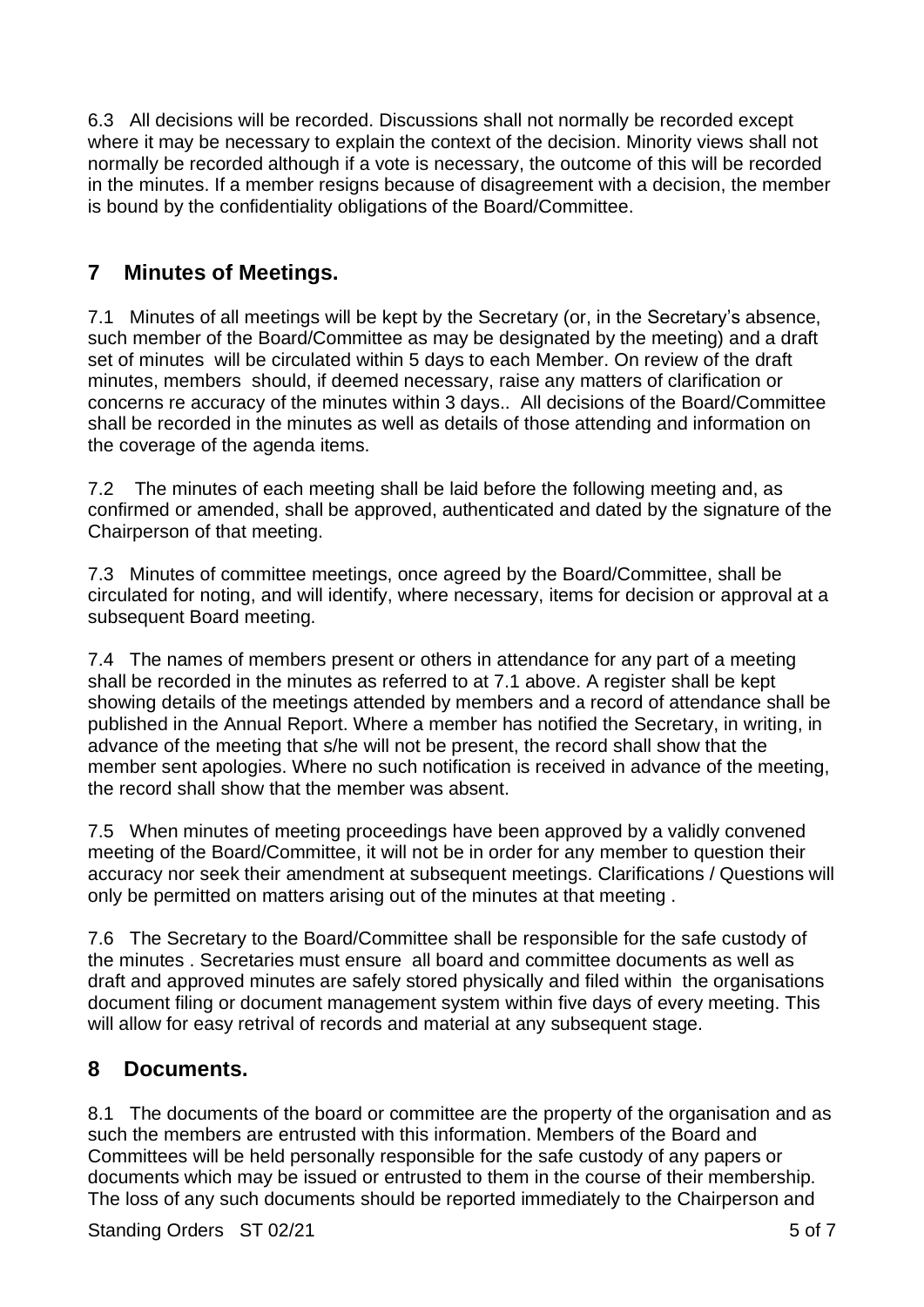Secretary of the Board. The loss of any such documents by the Chairperson shall be reported to the Secretary and other members. When individual cease to be members of the Board or Committee, they are required to return documents to the Secretary and/or confirm that all documents have been destroyed and deleted from personal computers or other devices.

## **9 Confidentiality.**

9.1 All proceedings of Meetings shall be treated as confidential until it is agreed that become public in the ordinary course of the Organisation's business. As part of its communications policy with key stakeholders, internally and externally, the board may agree whether or if decisions made at the meeting will be communicated and the nature and extent of that communication.

9.2 Reports, documents issued, and briefings given to Members in relation to all matters must be treated as confidential unless there is agreement that some of them shall be made public in the normal course of the organisation's work. This will not prevent members in seeking advice and undertaking research on any matter prior to any decision being made provided that discretion is used with the information and that no financial, commercial or personal information is divulged.

9.3 Former members of the Board and all Committee shall continue to bound by confidentially regarding any matters which they were aware of as a result of their membership of the Board or Committee

#### **10 Procedural Decisions.**

10.1 The Chairperson's decision shall be final on any point of order or procedure providing it does not conflict with the Constitution or these Standing Orders.

#### **11 Suspensions, Amendments and Additions.**

11.1 Any Standing Order may at any time, by consent of not less than 75% of the Members present, be suspended for the purpose of any specific business before a Meeting, provided to do so would not contravene any statutory provision, the Organisation Constitution or any other aspect of these Standing Orders.

11.2 The Chairperson or any member of the Board or a Committee may submit to the Board a proposal for any new Standing Order or alteration of any existing Standing Order which may seem to her/him to be required to ensure the effective operation of the Board/Committee. Such amendments must be approved by 75% of the members of the Board at a meeting where at least 6 days notice of the proposed change has been given.

11.3 Standing Orders and all amendments to them shall be retained by the Secretary and shall be available to the members on request and shall be updated on the Organisation's website.

—————————————-